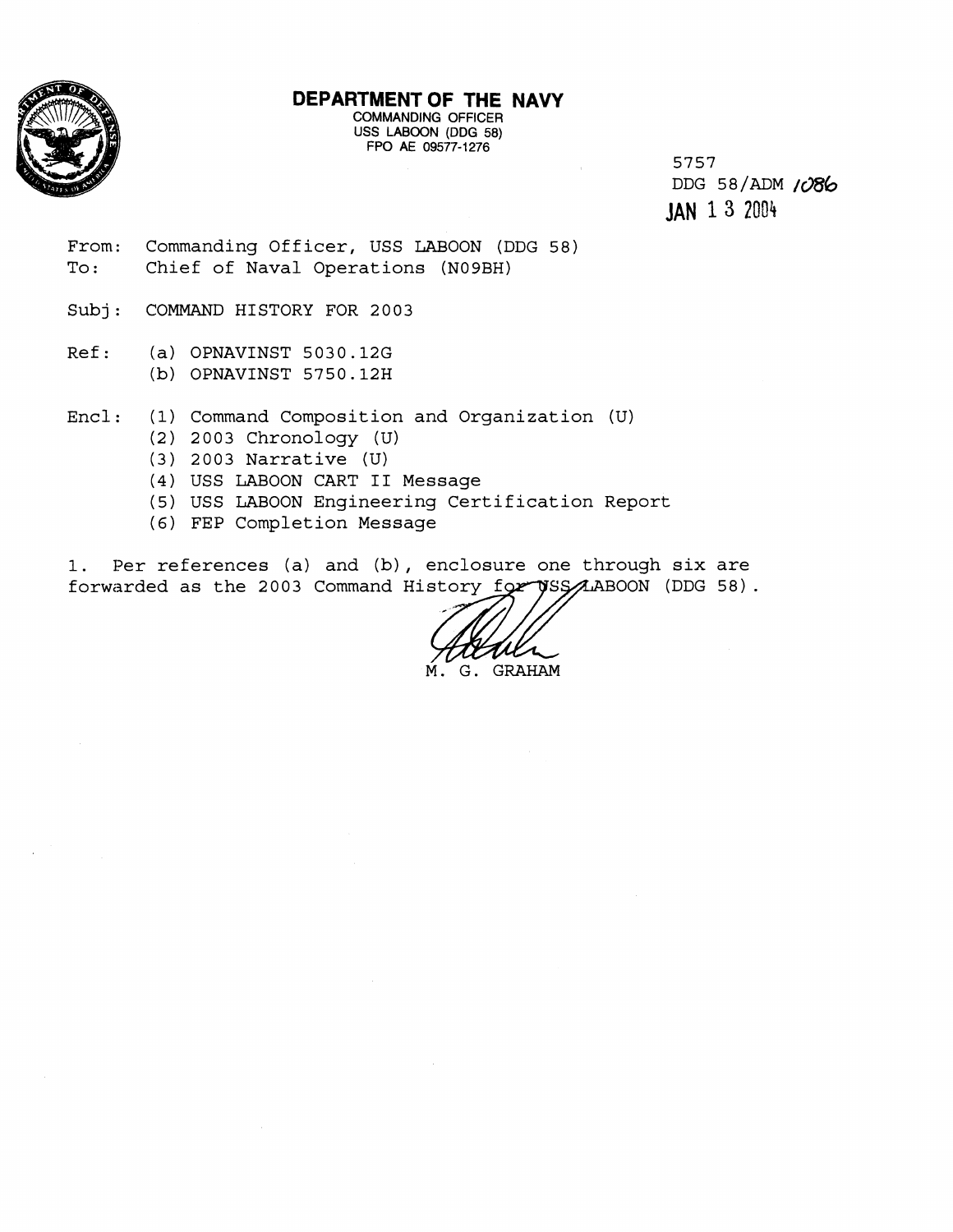# **COMMAND COMPOSITION AND ORGANIZATION**

**USS LABOON (DDG 58) COMMAND ORGANIZATION 2003** 

**1. US\$ LABOON (DDG 58)** 

**2. UIC: 21820** 

**3. MISSION: POM, DRYDOCK AVAILABILTY, VACAPES OPERATIONS, IDRC, USS SCIWTON SEA TRIALS, CMTQ, CART 11, I/A, U/D, SMI, FEP** 

**<sup>4</sup>**. **ORGAN I ZATIONAL STRUCTURE** :



- **5. C0:MWLNDING OFFICER: CDR MICHAEL GRAHAM**
- **6. HO'MEPORT: NORFOLK NAVAL BASE, NORFOLK, VIRGINIA**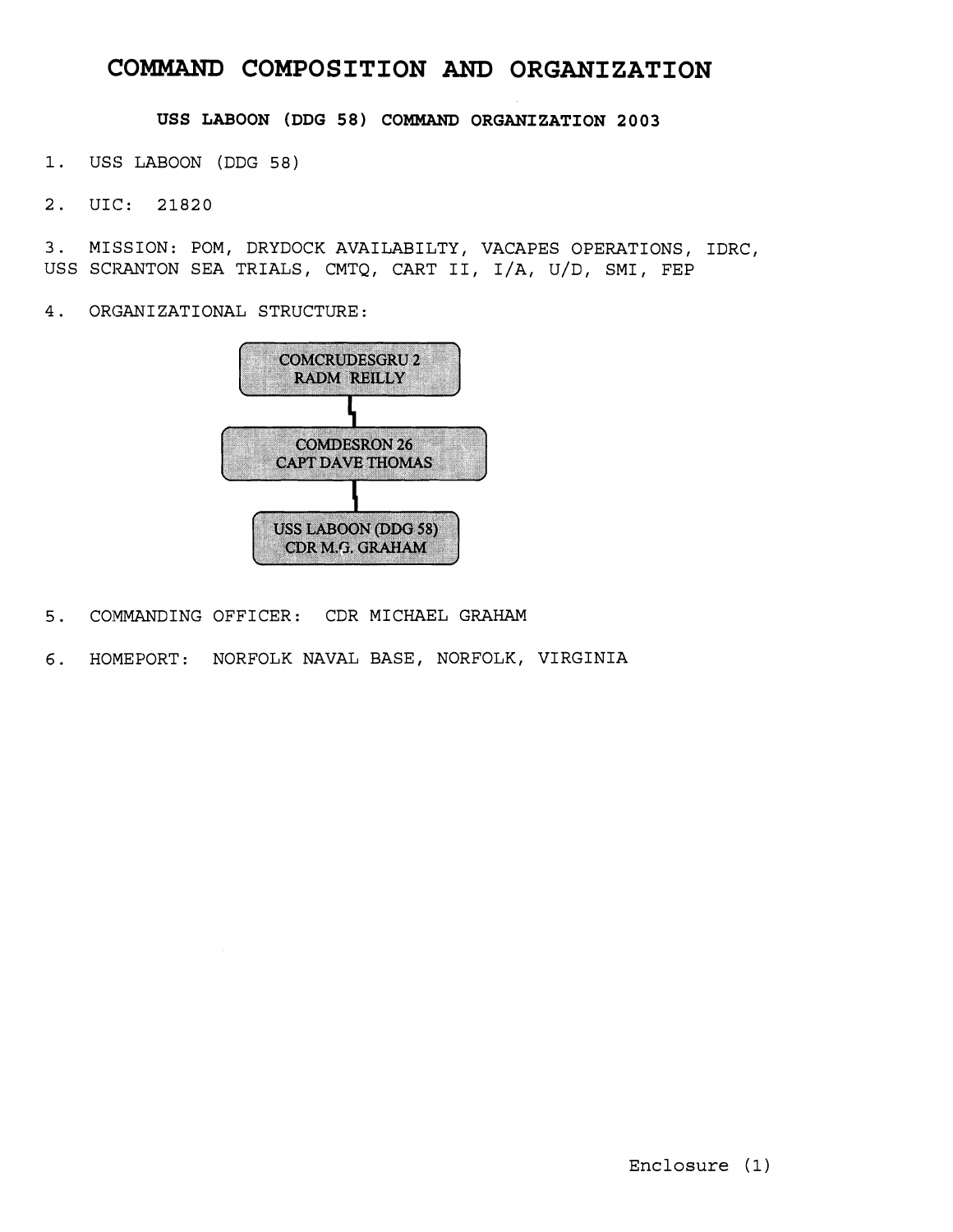## **COMMAND COMPOSITION AND ORGANIZATION**

**USS LABOON (DDG 58) COMMAND STRUCTURE 2003** 

Commanding Officer: CDR Michael G. Graham

Executive Officer: LCDR George Capen (APR 2002-JUN 2003) LCDR Timothy Steadman (JUN 2002-DEC 2003)

Command Master Chief: CMDCM Paul Ducharme

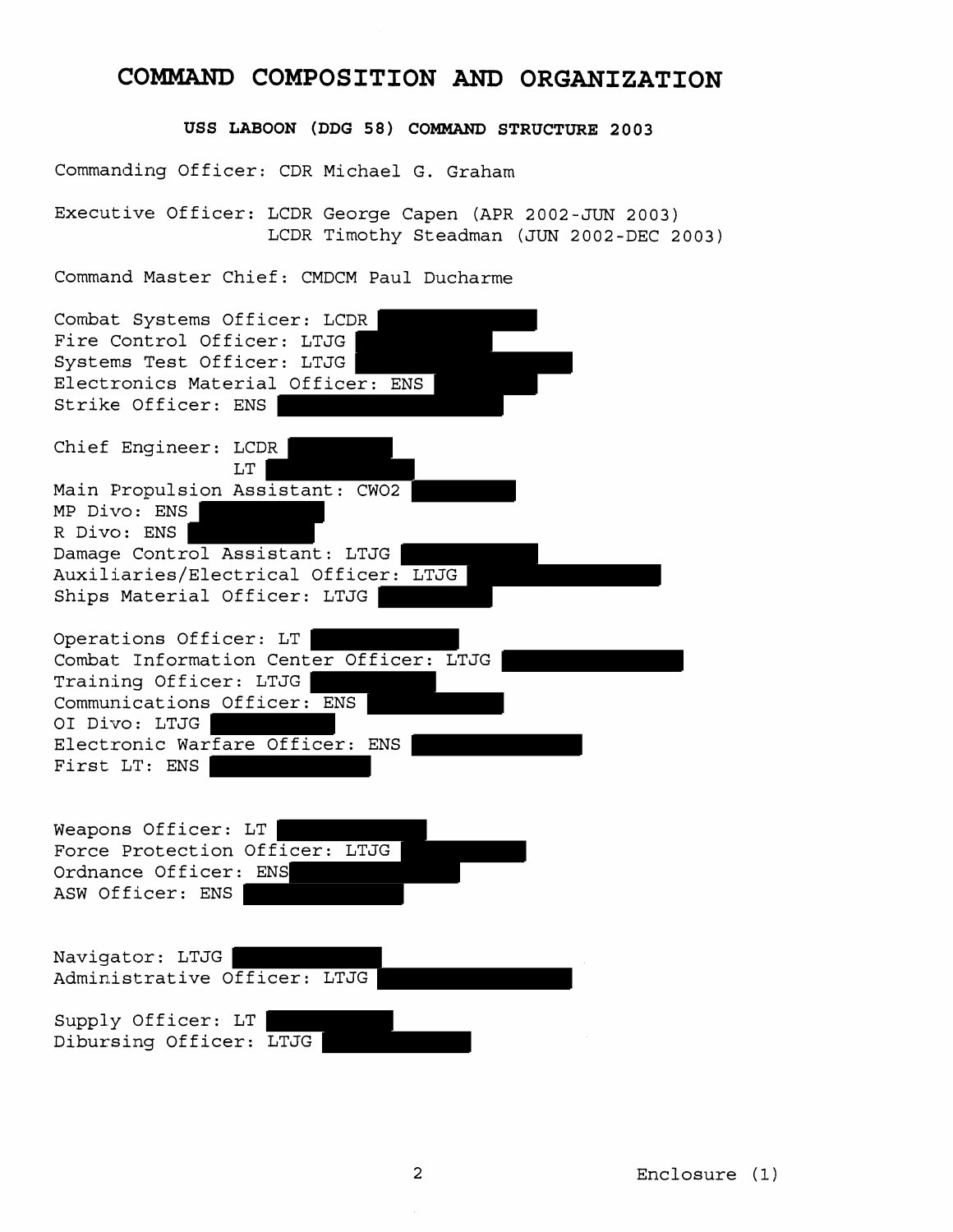# **USS LABOON (DDG 58) 2003 CHRONOLOGY**

| $01 - 26$ JAN                                      | IPT NORFOLK, VA                                                                                                                                                                                                                                                                                                                                                                                                                                                                                                       |
|----------------------------------------------------|-----------------------------------------------------------------------------------------------------------------------------------------------------------------------------------------------------------------------------------------------------------------------------------------------------------------------------------------------------------------------------------------------------------------------------------------------------------------------------------------------------------------------|
|                                                    | 27-31 JAN U/W VACAPES<br>01-09 FEB IPT NORFOLK, VA<br>10-12 FEB IPT NORFOLK, VA<br>15-28 FEB IPT NORFOLK, VA (AMMO OFFLOAD)<br>15-28 FEB IPT NORFOLK, VA                                                                                                                                                                                                                                                                                                                                                              |
|                                                    |                                                                                                                                                                                                                                                                                                                                                                                                                                                                                                                       |
|                                                    |                                                                                                                                                                                                                                                                                                                                                                                                                                                                                                                       |
|                                                    |                                                                                                                                                                                                                                                                                                                                                                                                                                                                                                                       |
| 01 - 10 MAR IPT NORFOLK, VA                        |                                                                                                                                                                                                                                                                                                                                                                                                                                                                                                                       |
|                                                    | 11 - 13 MAR U/W TRANSIT TO PHILADELPHIA, PA                                                                                                                                                                                                                                                                                                                                                                                                                                                                           |
|                                                    | 14-18 MAR PORT VISIT PHILADELPHIA                                                                                                                                                                                                                                                                                                                                                                                                                                                                                     |
|                                                    | 19 - 21 MAR V/W RETURN TO NORFOLK, VA                                                                                                                                                                                                                                                                                                                                                                                                                                                                                 |
| 22 -31 MAR IPT NORFOLK, VA                         |                                                                                                                                                                                                                                                                                                                                                                                                                                                                                                                       |
|                                                    | $1 - 11$ APR $U/W$ VACAPES (SINK-EX, MNME 03-01)                                                                                                                                                                                                                                                                                                                                                                                                                                                                      |
| 12-20 APR TPT NORFOLK, VA                          |                                                                                                                                                                                                                                                                                                                                                                                                                                                                                                                       |
| 21 APR -08 JUL DSRA NORSHIPCO, VA                  |                                                                                                                                                                                                                                                                                                                                                                                                                                                                                                                       |
| 8 JUL                                              | DEADSTICK FROM NORSHIPCO TO NOB                                                                                                                                                                                                                                                                                                                                                                                                                                                                                       |
| 9 JUL - 20 JUL IPT NORFOLK, VA                     |                                                                                                                                                                                                                                                                                                                                                                                                                                                                                                                       |
|                                                    | 21 - 22 JUL VW VACAPES (SEA TRIALS)                                                                                                                                                                                                                                                                                                                                                                                                                                                                                   |
|                                                    | 23 - 25 JUL WEAPONS ONLOAD YORKTOWN NAVAL WEAPONS STATION                                                                                                                                                                                                                                                                                                                                                                                                                                                             |
| 26 - 27 JUL 1PT NORFOLK, VA                        |                                                                                                                                                                                                                                                                                                                                                                                                                                                                                                                       |
|                                                    | 28 JUL - 01 AUG U/W VACAPES (WSN-7 CALIBRATION)                                                                                                                                                                                                                                                                                                                                                                                                                                                                       |
|                                                    | 02 AUG - 14 SEP IPT NORFOLK, VA (FMAV)                                                                                                                                                                                                                                                                                                                                                                                                                                                                                |
| 15-19 SEP                                          | U/W HURRICANE ISABEL SORTIE<br>$\begin{tabular}{lllllllllllll} \multicolumn{3}{c}{\begin{tabular}{l} \multicolumn{3}{c}{\multicolumn{3}{c}{\multicolumn{3}{c}{\multicolumn{3}{c}{\multicolumn{3}{c}{\multicolumn{3}{c}{\multicolumn{3}{c}{\multicolumn{3}{c}{\multicolumn{3}{c}{\multicolumn{3}{c}{\multicolumn{3}{c}{\multicolumn{3}{c}{\multicolumn{3}{c}{\multicolumn{3}{c}{\multicolumn{3}{c}{\multicolumn{3}{c}{\multicolumn{3}{c}{\multicolumn{3}{c}{\multicolumn{3}{c}{\multicolumn{3}{c}{\multicolumn{3}{c}{$ |
|                                                    |                                                                                                                                                                                                                                                                                                                                                                                                                                                                                                                       |
|                                                    |                                                                                                                                                                                                                                                                                                                                                                                                                                                                                                                       |
|                                                    |                                                                                                                                                                                                                                                                                                                                                                                                                                                                                                                       |
|                                                    |                                                                                                                                                                                                                                                                                                                                                                                                                                                                                                                       |
|                                                    |                                                                                                                                                                                                                                                                                                                                                                                                                                                                                                                       |
|                                                    |                                                                                                                                                                                                                                                                                                                                                                                                                                                                                                                       |
|                                                    |                                                                                                                                                                                                                                                                                                                                                                                                                                                                                                                       |
|                                                    |                                                                                                                                                                                                                                                                                                                                                                                                                                                                                                                       |
| 16-23 NOV IPT NORFOLK, VA<br>24-26 NOV U/W VACAPES |                                                                                                                                                                                                                                                                                                                                                                                                                                                                                                                       |
|                                                    |                                                                                                                                                                                                                                                                                                                                                                                                                                                                                                                       |
|                                                    |                                                                                                                                                                                                                                                                                                                                                                                                                                                                                                                       |
|                                                    |                                                                                                                                                                                                                                                                                                                                                                                                                                                                                                                       |
|                                                    | 27-30 NOV<br>01-05 DEC U/W VACAPES (TOW-EX, HELO DAY)<br>09-11 DEC U/W VACAPES (U/D)                                                                                                                                                                                                                                                                                                                                                                                                                                  |
| 15-18 DEC U/W VACAPES FEP)<br>19-31 DEC 19-71 DEC  |                                                                                                                                                                                                                                                                                                                                                                                                                                                                                                                       |
|                                                    |                                                                                                                                                                                                                                                                                                                                                                                                                                                                                                                       |

 $\mathcal{L}^{\text{max}}_{\text{max}}$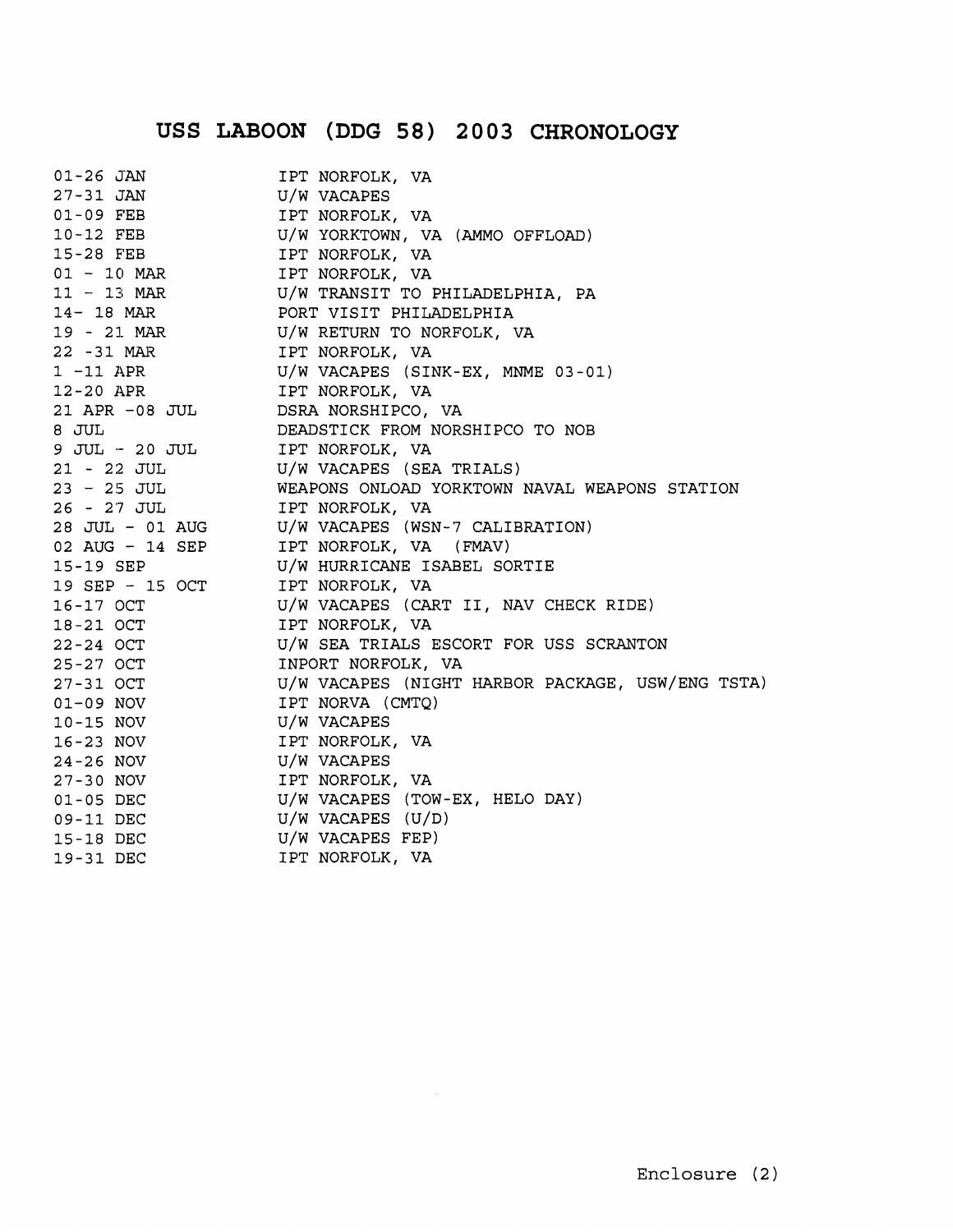#### **USS LABOON (DDG 58) 2003 COMMAND NARRATIVE**

During 2003, LABOON set forth to accomplish one main goal, to successfully complete a demanding Interdeployment Readiness Cycle in order to support national surge requirements. Following a return from deployment in December 2002 and a POM standdown, LABOON continued to maintain a high level of readiness through several underway periods early in the year. The ship conducted a highly successful port visit to Philadelphia, PA for St. Patrick's Day. LABOON's operational ASW excellence was demonstrated in April during the Multi National Maritime Exercise where a Peruvian diesel submarine was successfully tracked by LABOON's ASW and CIC teams. Over the summer, LABOON conducted extensive material preservation efforts while in a three month drydock yard period at NORSHIPCO. Following the yard period, LABOON conducted a sea trials U/W during which newly installed systems such as the WSN-7 Ring Laser Gyro were successfully tested. A notable unexpected event of 2003 was the Alantic Fleet sortie for Hurricane Isabel in September. Following return from sortie, LABOON excelled in all Basic Phase Assessments including CART II, Final Evaluation Problem, and the Engineering Underway Demonstration. Successful performance in these events allowed LABOON to distinguish herself as the only ship in DESRON 26 to certify all basic phase requirements during 2003. Through solid planning and total commitment, LABOON met and overcame all challenges inherent to the training cycle. The dedication of her crew during this challenging period was in keeping true to the ship's motto, always ready and always "Without Fear!"

#### **SPECIFIC 2003 ACCOMPLISHMENTS**

#### **Operational and Exercise Performance.**

- Ready to answer the call. After demonstrating the highest OPTEMPO in DESRON 26 successful Persian Gulf/MED Deployment, LABOON was part of the Surge ready George Washington Battle Group.
- Demonstrating involved leadership and an aggressive training program, LABOON underwent the 3M Baseline Assessment. Meticulous adherence to program directives was evident as LABOON scored over 96 % -overall on the assessment, upgrading the assessment to a full 3M c\ert.if ication.
- $\bullet$  Maintenance. Through coordination with shipyard managers, Port Engineer, and AIT Teams, LABOON sharply executed a 13 week Depot-level Selected Restricted Availability while maintaining robust training using innovative techniques. In addition, LABOON successfully completed a three month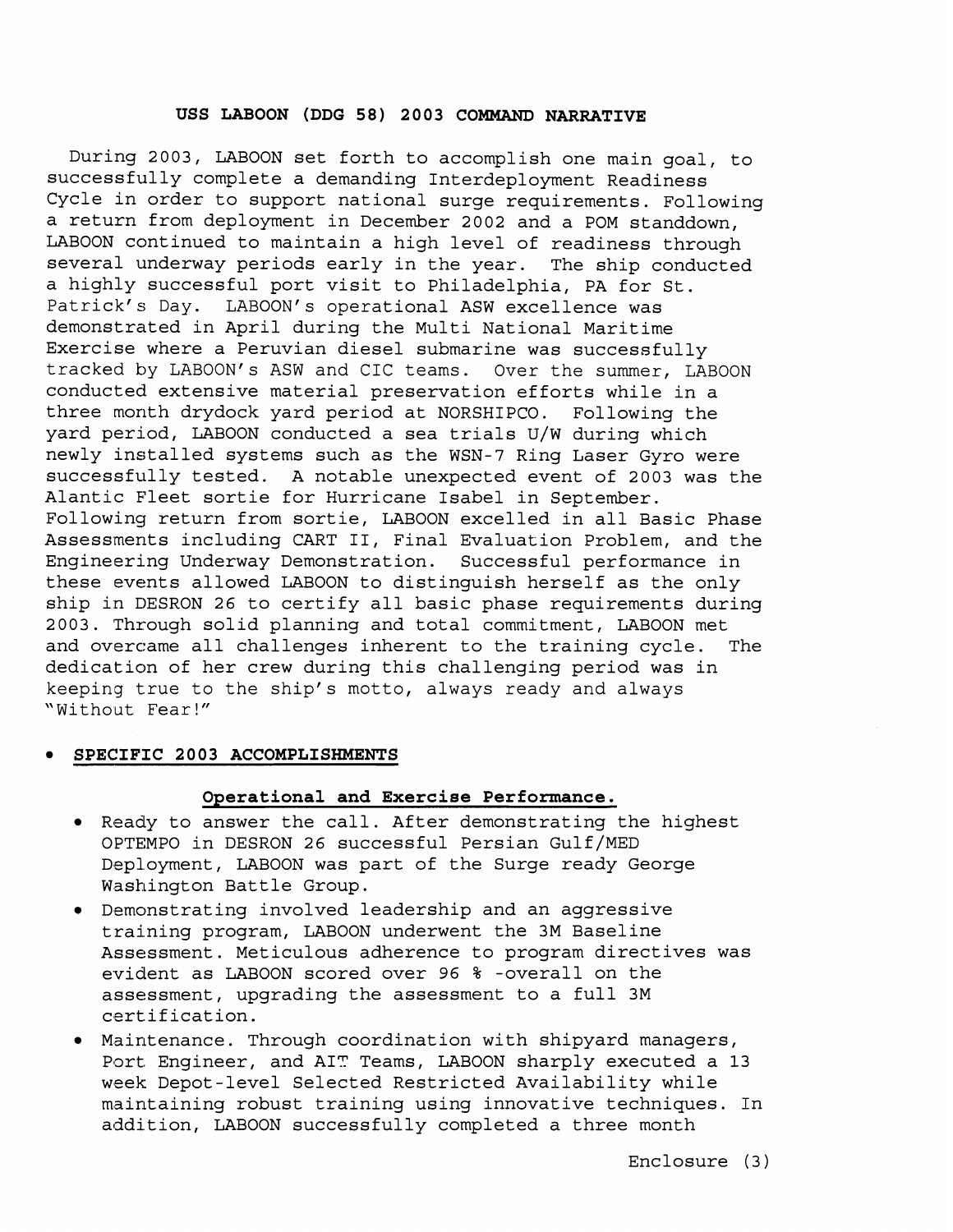Phased Maintenance Availability where over 150 depot level jobs were completed ahead of schedule and under budget. Despite serious issues with the port and starboard hub, LABOON undocked on time CASREP free and ready to support real world operations.

- Participated in MNME 03-1 (Multi-National Maritime Exercise). LABOON conducted ASW Passive tracking of USS OKLAHOMA CITY in both scripted and free-play events. LABOON also conducted a successful Opposed RAS with a Peruvian Type 209 Submarine.
- Ready to answer all force protection needs. Qualified over 400 personnel on the 9MM, M14, shotgun and M60 to ensure force protection needs of the ship and crew were met during Operation Noble Eagle.
- Seamanship. LABOON was the only DESRON 26 ship to successfully moor to a buoy and complete a towing exercise. In addition, the ship safely completed 44 restricted waters transits totaling over 1500 nm.
- Ambassadors of goodwill. The crew of LABOON continually exhibited the highest standards as ambassadors of goodwill for the Navy. Whether conducting VIP tours for the Deputy Undersecretary of Defense, Christopher Wren Society, Tin Can Sailors, or participating in a COMREL project cleaning up Hampton Roads highways, the crew maintained a high state of standards and never missed a beat. LABOON hosted several foreign officers from over half a dozen countries.

#### **Sailor Programs.**

- Re-enlisted 29 Sailors during 2003, awarding over \$161,365 in SRB.
- Surpassed the Navy-wide advancement averages for the March 2003 and September 2003 exam with astonishing 47% rate overall and a 76% advancement rate to E-4.
- 100% Officer retention and timely SWO qualification 5 in CY03.
- 20 Sailors graduated from PACE courses with no failures during FY03.
- Awarded the SURFLANT Retention Excellence Award for 2003.

#### Maritime Warfare (Power Projection/Sea Control)

Successfully passed Cruise Missile Tactical Qualification (CMTQ) on 5 November 2003 by demonstrating proficient performance in administration, material readiness, tomahawk employment and harpoon engagements. The team also scored an average 91.4% on the Level of Knowledge Exam propelling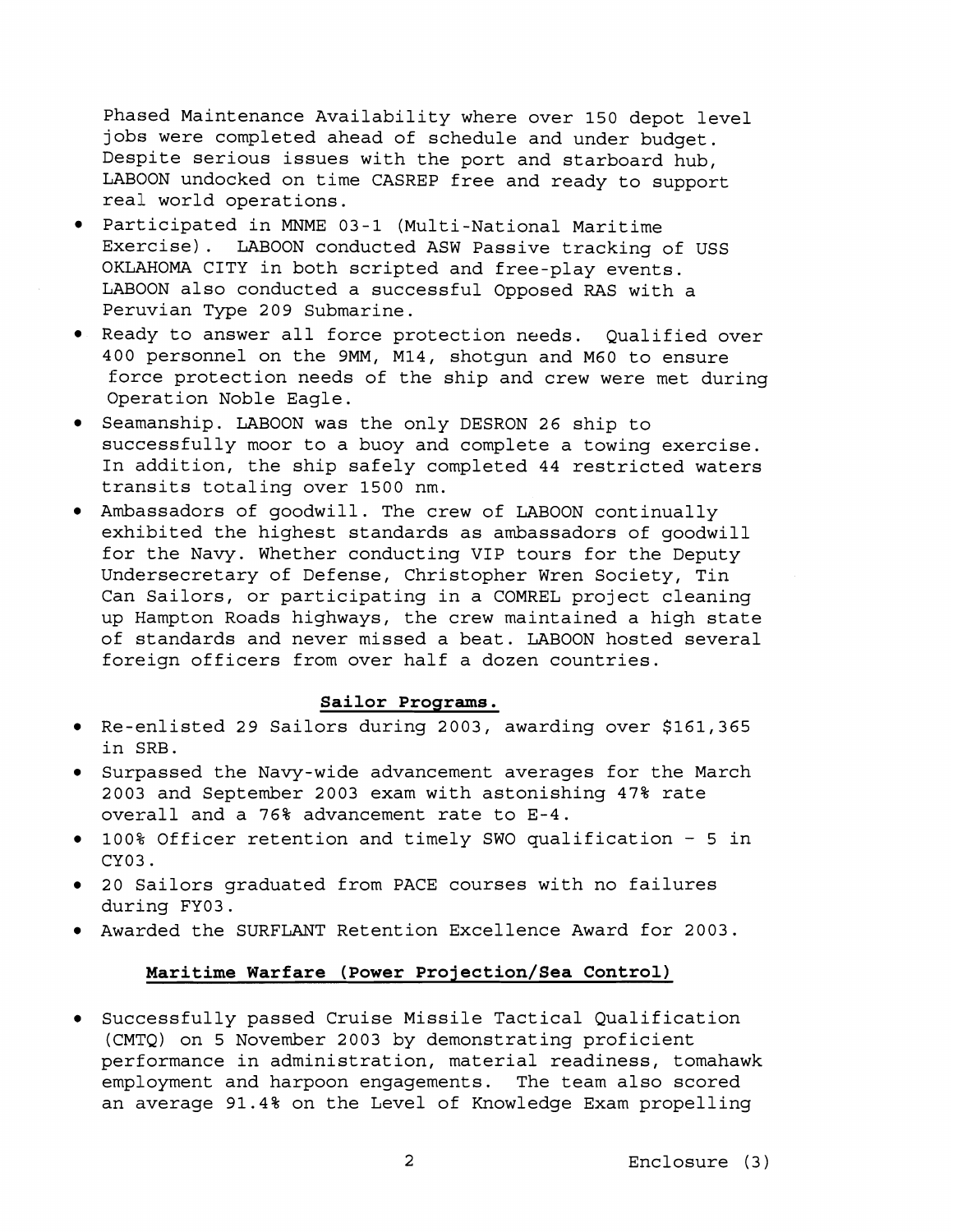it to receive an "A" status for watch stander and CSTT proficiency by Afloat Training Group.

- LABOON safely expended over 23,000 rounds of ordnance including 209 rounds of 5-inch and 7000 CIWS rounds.
- Conducted two successful AAW-12-SF and AAW-21-SF TDU firings destroying both targets.
- LABOON hit the deck running by preparing for and conducting the AVCERT Tech Assist and ARQ just weeks after departing the shipyard. LABOON went on to set the standard for aviation excellence by conducting numerous mishap-free fleet operations and refueling evolutions.
- LABCION is the only DESRON 26 scheduled to complete the Final Evaluation Problem during CY 2003.
- Conducted a safe and efficient on-load of ordnance, which including 28 missiles.
- COMDESRON TWO SIX ASW Center of Excellence! Coordinated and executed three comprehensive and in-depth ASW Syndicates for CCDG2 and DESRON TWO SIX ships covering timely and pertinent subject areas, including: IDRC ASW Requirements, ASW Bloodhound Award Criteria, CNSL TADTAR Funding for ASW SFTM Required Schools, PC0 Ops Lessons Learned, Multi-National Maritime Exercise ASW Lessons Learned, USS SCRANTON Escort Ship Lessons Learned, New ASWO COI offered by SUBTRAFAC, and OBT Integration Concerns.
- Planned and executed over 944 simulated Tomahawk Land Attack Missile (TLAM) during forty separate exercises in 5<sup>th</sup>, 6<sup>th</sup>, and 2<sup>nd</sup> Fleet Area of Operations (AORs).
- Successfully completed all operational tasking and training events which included over 1000 hours of real and simulated passive contact time, over 200 hours of real and simulated active contact time as well as conducting three REXTORP firings and five EMATT expenditures.
- Exceptional performance during a compressed Basic Phase training cycle by successfully accomplishing SVTT Loading, SONAR Casualty, Own Ship Acoustic Signature, Active Tracking, Unidentified Contact Reporting, Submarine Familiarization, SVTT Firing, Passive ASW Operations, Mission Planning, Command & Control, Acoustic Data Collection, Attack Operations (simulated), Torpedo Countermeasures, Shallow Water ASW, Small Object Avoidance, and Proficiency Maintenance exercises.
- Executed an extensive and demanding DSRA which included major work to the SONAR Dome Rubber Window. This job comprised of replacing sixteen AN/SQS-53C transducer elements, replacing both AN/WQC-2 high and low frequency transducers, and replacing multiple SDRW valves.